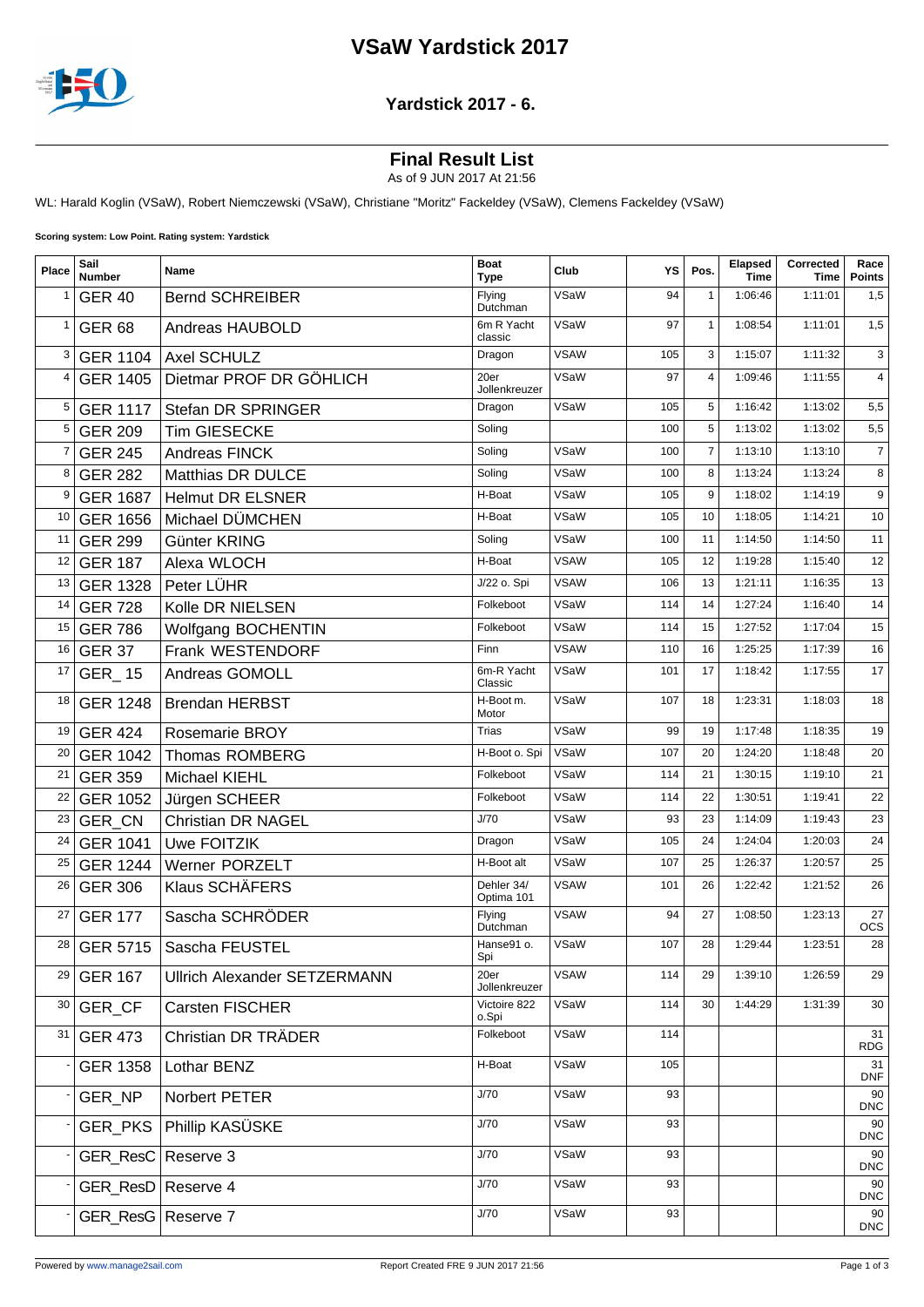## **VSaW Yardstick 2017**



### **Yardstick 2017 - 6.**

# **Final Result List**

| Place | Sail<br><b>Number</b> | Name                           | <b>Boat</b><br><b>Type</b> | Club        | YS  | Pos. | Elapsed<br>Time | Corrected<br>Time | Race<br><b>Points</b> |
|-------|-----------------------|--------------------------------|----------------------------|-------------|-----|------|-----------------|-------------------|-----------------------|
|       | GER_ResH Reserve 8    |                                | J/70                       | VSaW        | 93  |      |                 |                   | 90<br><b>DNC</b>      |
|       | GER_ResI   Reserve 9  |                                | J/70                       | VSaW        | 93  |      |                 |                   | 90<br><b>DNC</b>      |
|       |                       | GER_ResJ Reserve 10            | J/70                       | VSaW        | 93  |      |                 |                   | 90<br><b>DNC</b>      |
|       | <b>GER 1154</b>       | <b>Ulrich DR SCHNEIDER</b>     | Dragon                     | VSaW        | 105 |      |                 |                   | 90<br><b>DNC</b>      |
|       | <b>GER 141</b>        | C O PROF DR PASCHEREIT         | 8m One<br>Design           | VSaW        | 92  |      |                 |                   | 90<br><b>DNC</b>      |
|       | <b>GER 7427</b>       | <b>Dirk MARKFORT</b>           | Seascape 27                | <b>VSAW</b> | 89  |      |                 |                   | 90<br><b>DNC</b>      |
|       | GER 5213              | Horst DR FRANKE                | Dehler36                   | VSaW        | 91  |      |                 |                   | 90<br><b>DNC</b>      |
|       | <b>GER 993</b>        | Ralf DR STRZELECKI             | Folkeboot                  | VSaW        | 114 |      |                 |                   | 90<br><b>DNC</b>      |
|       |                       | GER_PKB   Philipp DR KADELBACH | J/70                       | VSaW        | 93  |      |                 |                   | 90<br><b>DNC</b>      |
|       | <b>GER 105</b>        | <b>Bernhard LEHMANN</b>        | Bianca 27                  | VSaW        | 120 |      |                 |                   | 90<br><b>DNC</b>      |
|       | <b>GER 999</b>        | Achim KADELBACH                | Dragon                     | VSaW        | 105 |      |                 |                   | 90<br><b>DNC</b>      |
|       | GER_FH <sub>o</sub>   | <b>Felix HOFF</b>              | J/70                       | <b>VSAW</b> | 93  |      |                 |                   | 90<br><b>DNC</b>      |
|       | <b>GER 1190</b>       | <b>Prof Dr Hasso PLATTNER</b>  | Dragon                     | VSaW        | 105 |      |                 |                   | 90<br><b>DNC</b>      |
|       | GER_MF                | <b>Martin FAHR</b>             | J/70                       | VSaW        | 93  |      |                 |                   | 90<br><b>DNC</b>      |
|       | <b>SWE 127</b>        | <b>Gralf DR POPKEN</b>         | Safir 10                   | VSaW        | 99  |      |                 |                   | 90<br><b>DNC</b>      |
|       | <b>GER 15</b>         | <b>Martin DR BRUHNS</b>        | <b>JK28</b>                | VSaW        | 94  |      |                 |                   | 90<br><b>DNC</b>      |
|       | <b>SWE 334</b>        | Daniel GÖTTLICH                | 22er                       | VSaW        | 99  |      |                 |                   | 90<br><b>DNC</b>      |
|       | <b>GER 664</b>        | Norbert ROEPKE                 | H-Boot o. Spi              | VSaW        | 107 |      |                 |                   | 90<br><b>DNC</b>      |
|       | GER_CJ                | Carsten JACOB                  | J/70                       | VSaW        | 93  |      |                 |                   | 90<br><b>DNC</b>      |
|       | GER_HK                | <b>Hendrik KADELBACH</b>       | J/70                       | VSaW        | 93  |      |                 |                   | 90<br><b>DNC</b>      |
|       | <b>GER 736</b>        | <b>Boris DR JACKEL</b>         | Dehler 34                  | VSaW        | 100 |      |                 |                   | 90<br><b>DNC</b>      |
|       | <b>GER 1017</b>       | Matthias SCHNEIDER             | Dragon                     | VSaW        | 105 |      |                 |                   | 90<br><b>DNC</b>      |
|       | <b>GER 1050</b>       | Andreas DR POCHHAMMER          | Dragon                     | VSaW        | 105 |      |                 |                   | 90<br><b>DNC</b>      |
|       | <b>GER 1088</b>       | Hasso PROF DR PLATTNER         | Drachen spez               | VSaW        | 104 |      |                 |                   | 90<br><b>DNC</b>      |
|       | GER 1092              | <b>Rainer DR HEYER</b>         | Dragon                     | VSaW        | 105 |      |                 |                   | 90<br><b>DNC</b>      |
|       | <b>GER 11</b>         | Wolf-Dieter ROßBACH            | Jolie Morgan               | VSaW        | 110 |      |                 |                   | 90<br><b>DNC</b>      |
|       | <b>GER 1133</b>       | Hans-Christian SCHWIEGER       | Dragon                     | VSaW        | 105 |      |                 |                   | 90<br><b>DNC</b>      |
|       | <b>GER 1189</b>       | <b>Benedikt DR WOLFERS</b>     | RS Vision                  | VSaW        | 115 |      |                 |                   | 90<br><b>DNC</b>      |
|       | <b>GER 1445</b>       | Robert KÜHLING                 | H-Boot o. Spi              | <b>VSAW</b> | 107 |      |                 |                   | 90<br><b>DNC</b>      |
|       | <b>GER 16</b>         | Rainer AUTZEN                  | Kielyacht                  | VSaW        | 110 |      |                 |                   | 90<br><b>DNC</b>      |
|       | <b>GER 189</b>        | Georg DR ALTENHAIN             | Flying<br>Dutchman         | VSaW        | 94  |      |                 |                   | 90<br><b>DNC</b>      |
|       | <b>GER 219</b>        | Katja KOWALSKI                 | Folke Junior               | <b>VSAW</b> | 123 |      |                 |                   | 90<br><b>DNC</b>      |
|       | <b>GER 251</b>        | Mark BAYER                     | Finn                       | VSaW        | 110 |      |                 |                   | 90<br><b>DNC</b>      |
|       | <b>GER 421</b>        | Mark RICCIUS                   | <b>Trias</b>               | VSaW        | 99  |      |                 |                   | 90<br><b>DNC</b>      |
|       |                       |                                |                            |             |     |      |                 |                   |                       |